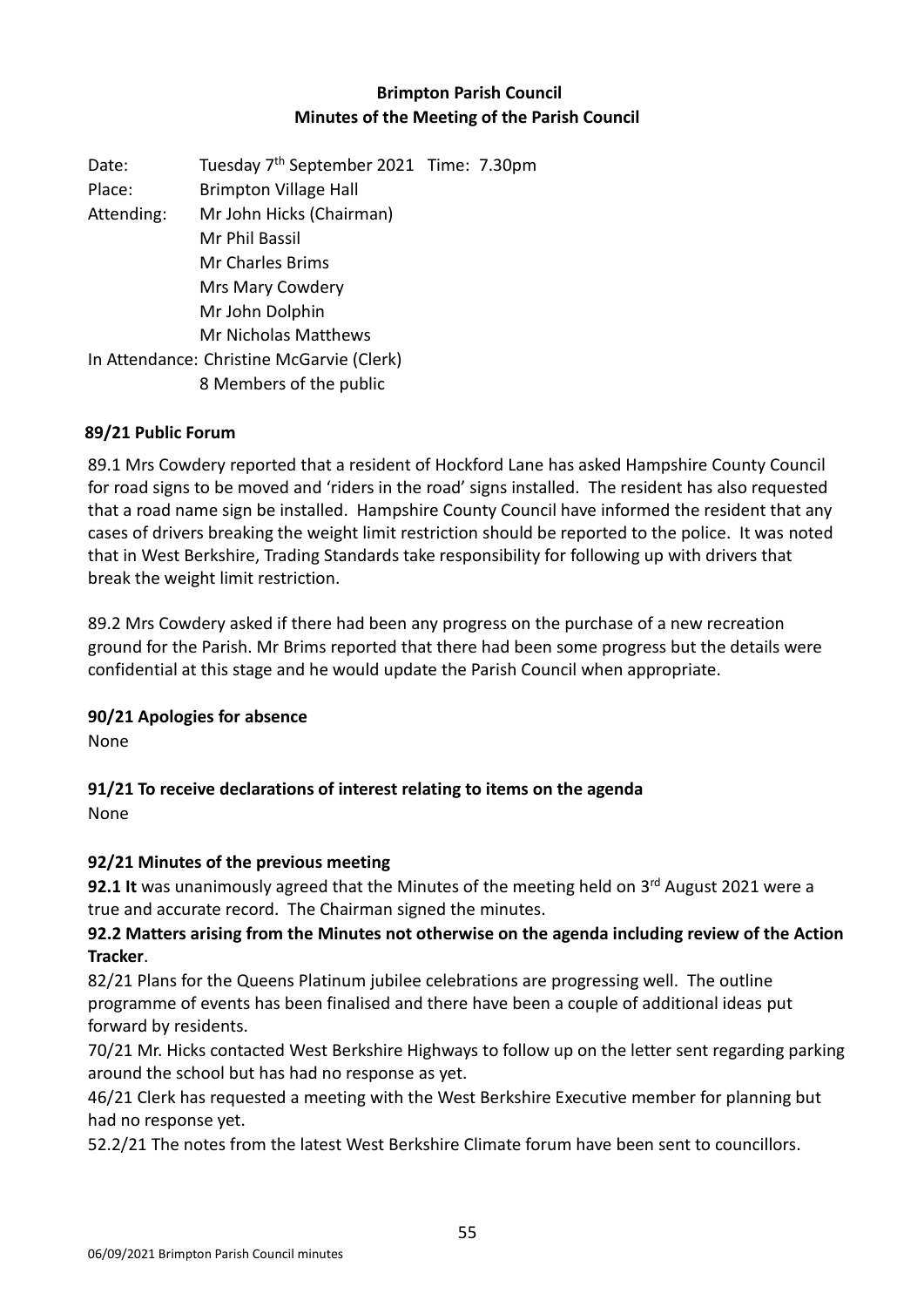30/21 Clerk to arrange a date for Mr. Bassil and the Clerk to meet with the West Berkshire officer on site regarding the flooding at Willow Wands.

### **Action : Clerk**

## **93/21 Parish Environment**

## **93.1 To provide an update on the use of the Speed Indicator Device(SID) in the Parish**

Data has been collected near the school and in Crookham Common Road. The SID is currently at the end of Hatch Lane but will be returned to Aldermaston Parish Council at the end of the week. West Berkshire Council have said that the SID cannot be mounted on bus stops. The Parish Council could ask West Berkshire Council to install a post specifically for the SID but the Parish Council would have to pay for this.

West Berkshire Council are only interested in speeding above the ACPO speed limit so Clerk will modify the reports from the SID to show this before sending to West Berkshire Council.

Mr. Matthews asked whether the SID could be installed at the junction of Brimpton Lane and Wasing Road opposite the pub. Clerk to investigate whether this is possible.

#### **Action : Clerk**

It was agreed that the Parish Council could consider purchasing a SID in the future but at the moment the shared SID was sufficient.

## **93.2 To provide an update on registering ownership of Brimpton Common Fuel Allotment with Land Registry**

Mr Hicks met with Wasing Estate to discuss registering ownership of the Brimpton Common Fuel Allotment. The conclusion is that there is no evidence that the land was ever owned by the 'Overseers of the Poor' and therefore no evidence that the Parish Council own it.

Mr. Hicks proposed that the Parish Council should not proceed with registering the land and this was agreed. Mr. Hicks to inform the trustees of the Brimpton Common Fuel Allotment of this decision.

## **93.3 To consider whether the Parish Council should investigate taking responsibility for the land at the end of Enborne Way**

The land at the end of Enborne Way is not being maintained to a good standard by Sovereign. It was agreed that the Clerk should contact Sovereign to ask whether they would consider selling or leasing the land at the end of Enborne way to the Parish Council.

### **93.4 To consider the offer of Cherry Trees from West Berkshire's Blossom into Spring Project.**

It was agreed that the Parish Council would accept two Cherry Trees. One would be planted at the back of the Village Hall and the other on the land at the end of Enborne Way. Clerk to contact West Berkshire Council to arrange delivery.

**Action: Clerk** 

### **93.5 To consider purchasing a plaque for the War Memorial Oak Tree**

It was agreed that a plaque would be purchased for the War Memorial Oak Tree. The quotes obtained were considered and it was agreed that a brass plaque on a wooden mount with a metal stake would be purchased. Mrs Cowdery to provide the wording for the plaque and Clerk to obtain a more accurate quotation.

**Action : MH/Clerk**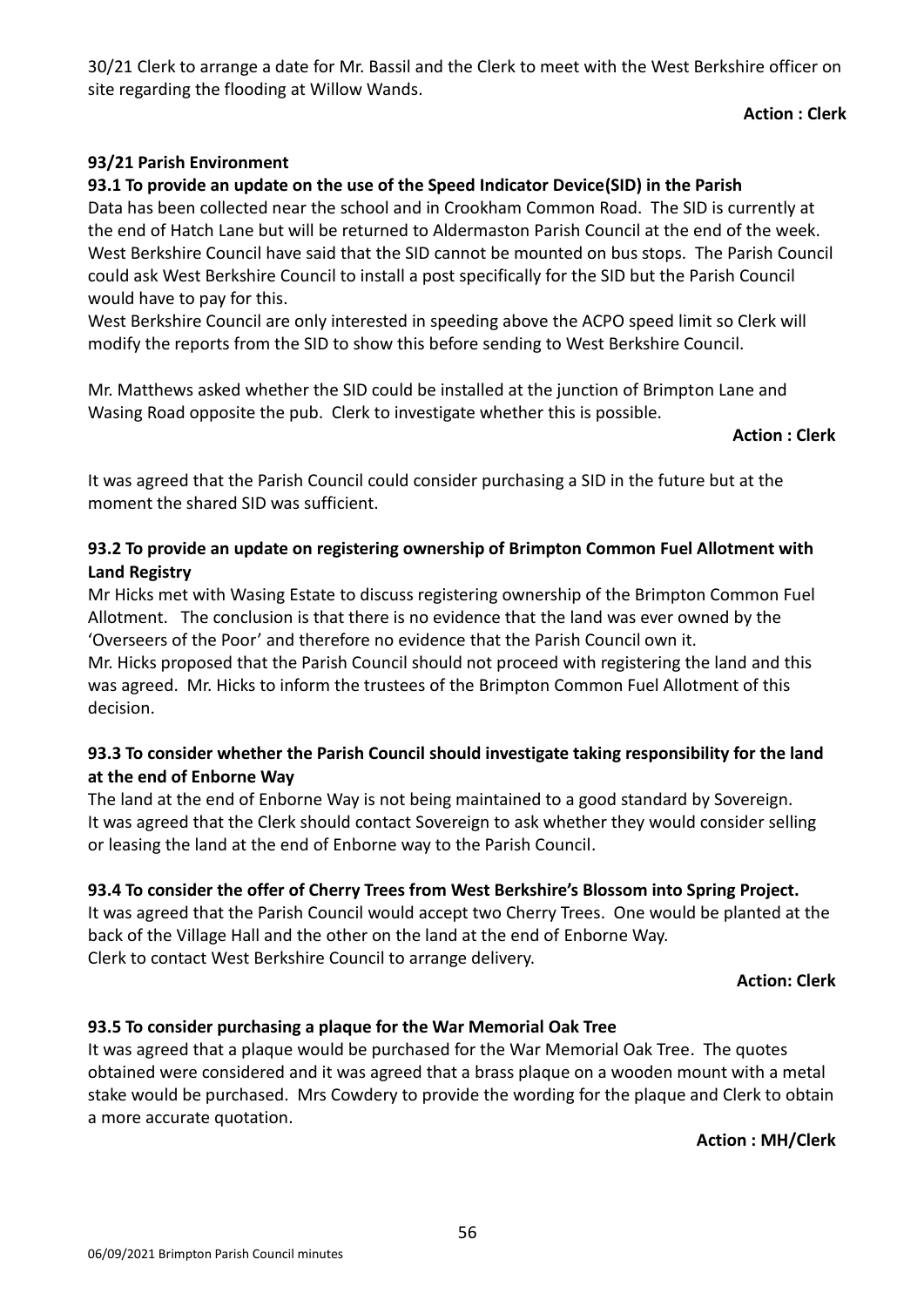## **93.6 To consider bulb planting in the Parish as part of Big Green Week**

It was agreed that a 25kg bag of daffodils would be purchased at an approximate price of £30. Mr. Hicks to appeal for volunteers to help plant the bulbs.

### **Action: Clerk /JH**

### **94/21 Planning and Development**

**94.1 To consider new planning applications and provide updates on any already considered. See appendix C below.**

**21/02089/HOUSE** – Oak House, Wasing Road. First floor extension to bedroom and ground floor extension

The Parish Council resolved to respond in support of the application.

**21/02055/FULD** – 5 The Willows. Demolition of existing dwelling and replace with 2 storey 5 bed house.

The Parish Council resolved to respond with no objections but to point out that the design is contrary to the Village Design Statement although the Parish Council accept that it will not be visible due to its location.

### **94.2**

**21/01895/PASSHE** Mrs Cowdery has raised a concern with West Berkshire planning department as the case officer stated in their decision report that the Parish Council had not responded to the consultation when in fact the Parish Council had been told that no response was required. Neighbours had also not been notified of the application.

### **95/21 Finance**

### **95.1 To approve payments and approve reconciliation against bank statements**

The payments and bank reconciliation were agreed.

Brimpton Common Fuel Allotment Trust have requested a grant of £86.24 to pay for public liability insurance. The grant was agreed.

The Clerk has purchased new defibrillator pads at a cost of £36 and jubilee bunting at a cost of £59.97 on the Parish Council Credit Card.

It was agreed that the gravel for the Village Hall Car Park should be purchased by the Parish Council and then donated to the Village Hall. Clerk to arrange.

**Action : Clerk** 

#### **96/21 Consultation documents requiring consideration**

None

#### **97/21 Reports**

#### **97.1 District Councillor's Report**

Cllr Boeck has sent his monthly report and this has been circulated to councillors.

### **97.2 Report from Village Hall Committee**

A broken window at the Village Hall has been replaced free of charge. Booking requests are increasing.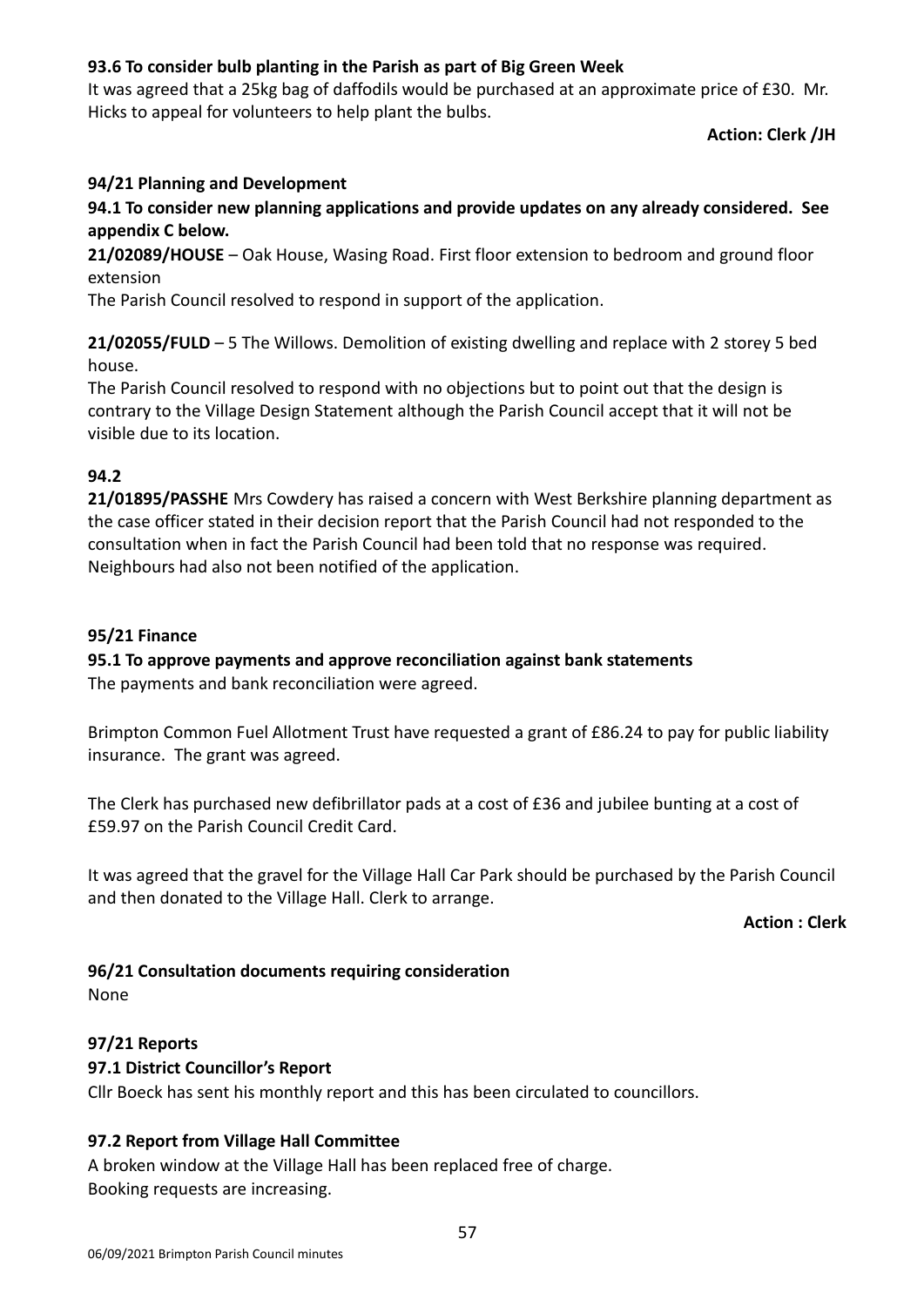Wasing Estate have responded favourably to the idea of installing a beacon for the Queen's Platinum Jubilee on the land behind the Hall.

The Village Hall AGM will be held on 28<sup>th</sup> September.

#### **97.3 Reports from Parish Council representatives on external bodies**

AWE – The number of people reporting sickness has gone up to 17, with 282 unavailable for work due to sickness or self-isolating.

### **98/21 The next meeting will be held on Tuesday 5 th October 2021 in the Village Hall.**

#### **The meeting closed at 8.23 pm.**

| Signed:    |  |
|------------|--|
| (Chairman) |  |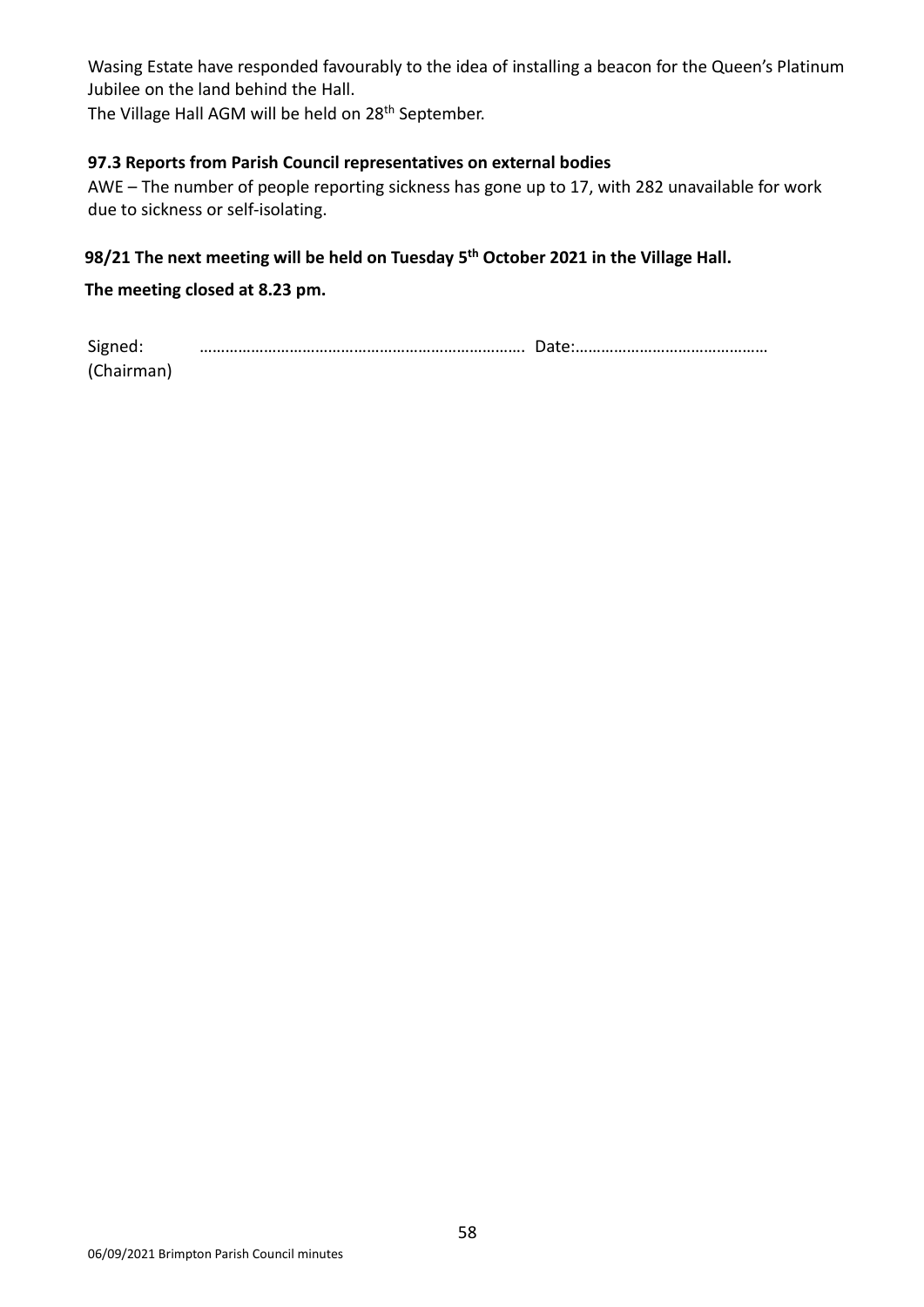#### Appendix A

## Meeting Report 7th September 2021

#### **Community Account**

| <b>Statement bal-</b><br>ance 24/8/2021       | Cashbook balance as<br>Cashbook balance after new<br>at 31/8/2021<br>payments made |                |                             |
|-----------------------------------------------|------------------------------------------------------------------------------------|----------------|-----------------------------|
| £41,085.66                                    | £41,085.66                                                                         | £40,845.66     |                             |
| <b>Payments</b><br>made since<br>last meeting |                                                                                    |                |                             |
|                                               |                                                                                    |                |                             |
| <b>Cheque No</b>                              | Payee                                                                              | <b>Details</b> | <b>TOTAL</b><br><b>COST</b> |
| SO.                                           | Mrs C McGarvie                                                                     | July salary    | 240.00                      |
| DD                                            | ICO                                                                                | subscription   | 35.00                       |

#### **TOTAL £240.00 New items for payment**

| <b>Cheque No</b> | <b>Payee</b>   | <b>Details</b>   | <b>TOTAL</b><br><b>COST</b> |
|------------------|----------------|------------------|-----------------------------|
| SO.              | Mrs C McGarvie | September salary | 240.00                      |
| <b>TOTAL</b>     |                |                  | £240.00                     |

#### **Receipts since last meeting date**

| <b>Receipt Date</b> | <b>Payer</b> | <b>Details</b> | <b>TOTAL</b><br><b>AMOUNT</b> |
|---------------------|--------------|----------------|-------------------------------|
|                     |              |                |                               |
|                     |              |                | £0.00                         |

## **Payments not presented as of**

**31/8/2021**

| <b>Cheque No</b> | Payee | <b>Details</b> | <b>TOTAL</b><br><b>COST</b> |
|------------------|-------|----------------|-----------------------------|
|                  |       |                |                             |
| <b>TOTAL</b>     |       |                |                             |

|                     | Receipts not cleared as of 31/8/2021 |                |                             |
|---------------------|--------------------------------------|----------------|-----------------------------|
| <b>Receipt date</b> | <b>Paver</b>                         | <b>Details</b> | <b>TOTAL</b><br><b>COST</b> |
|                     |                                      |                |                             |

| <b>Savings Ac-</b><br>count balance |            |                           |
|-------------------------------------|------------|---------------------------|
| 24/8/2021                           | £31,906.23 |                           |
|                                     |            |                           |
| <b>Brimpton</b>                     |            |                           |
| story/BPRA                          | £1,386.18  | Defib paid for            |
|                                     |            | Must be spent by October  |
| <b>CIL</b>                          | £806.40    | 2021                      |
| <b>CIL</b>                          | £12,427.23 | must be spent by May 2026 |
| INRG solar do-                      |            |                           |
| nation                              | £20,000.00 |                           |
|                                     | £34,619.81 |                           |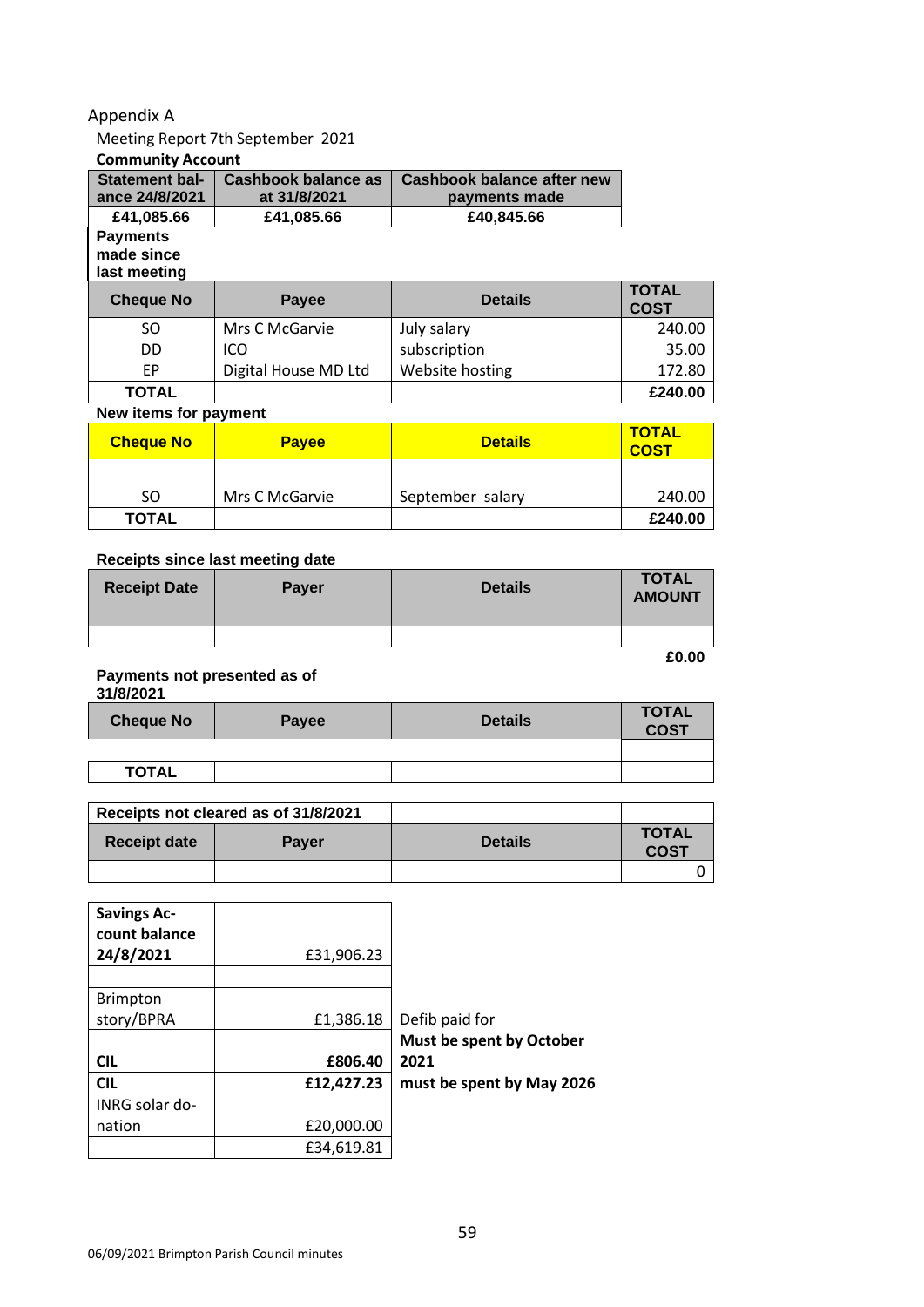| <b>Bank Reconciliation 31st August 2021</b>    |                                                         |     |                |            |
|------------------------------------------------|---------------------------------------------------------|-----|----------------|------------|
| <b>Authority name</b>                          | <b>Brimpton Parish Council</b>                          |     |                |            |
| <b>Prepared by</b>                             | <b>Christine McGarvie</b>                               |     | Clerk and RFO  |            |
| <b>Date</b>                                    | 31st August 2021                                        |     |                |            |
|                                                |                                                         |     | Chair of coun- |            |
| <b>Approved by</b>                             | John Hicks                                              | cil |                |            |
|                                                | Balance per bank statements as at 24th August 2021      | £   |                | £          |
|                                                | <b>Community Account</b>                                |     | 41,085.66      |            |
|                                                |                                                         |     |                |            |
|                                                | Saving account                                          |     | 31,906.23      |            |
|                                                |                                                         |     |                | 72,991.89  |
|                                                | Less any un-presented payments at 24th August 2021      |     |                |            |
|                                                |                                                         |     |                |            |
|                                                |                                                         |     |                |            |
|                                                |                                                         |     |                | 0.00       |
|                                                |                                                         |     |                |            |
| Add any uncleared receipts                     |                                                         |     |                |            |
|                                                |                                                         |     |                |            |
|                                                |                                                         |     |                |            |
| Net Bank balances as at 24th August 2021       |                                                         |     |                | £72,991.89 |
|                                                |                                                         |     |                |            |
| <b>CASH BOOK</b>                               |                                                         |     |                |            |
| Opening balance as per cashbook 1st April 2021 |                                                         |     | 32,848.53      |            |
| Add: Receipts in the year                      |                                                         |     | 12,507.45      |            |
| Less: Payments in the year                     |                                                         |     | 4,270.32       |            |
|                                                | Closing balance as per cash book as at 24th August 2021 |     | £41,085.66     |            |
|                                                |                                                         |     |                |            |
| Opening balance savings account 1st April 2021 |                                                         |     | 31,905.43      |            |
| Add: Receipts in the year                      |                                                         |     | £0.80          |            |
| Less: Payments in the year                     |                                                         |     | 0              |            |
|                                                | Closing balance as per cash book as at 24th August 2021 |     | £31,906.23     |            |
|                                                |                                                         |     |                |            |
|                                                |                                                         |     |                |            |
| Overall closing balance                        |                                                         |     | £72,991.89     |            |
|                                                | diff                                                    |     |                |            |
|                                                |                                                         |     | £0.00          |            |